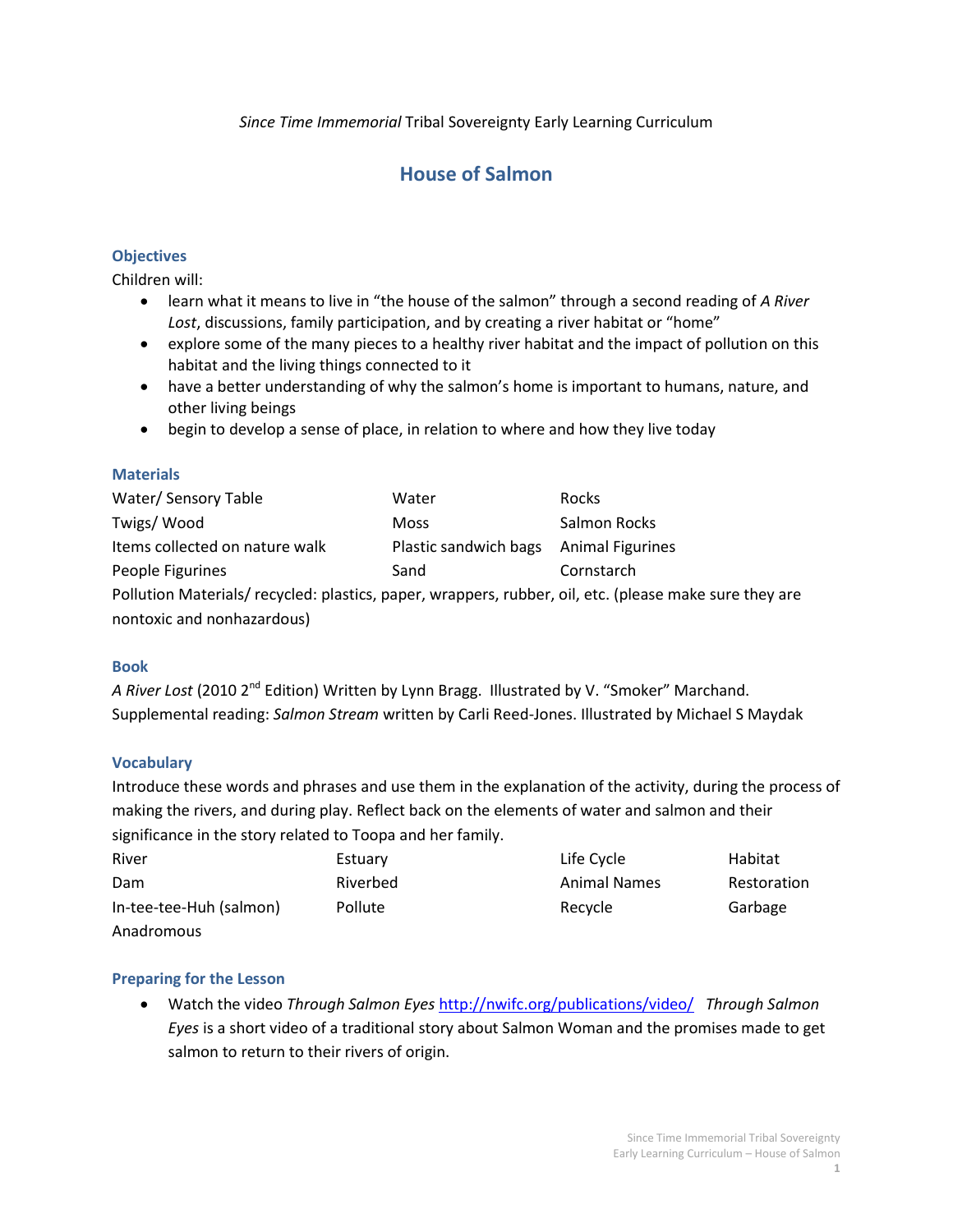- Customize the *Letter to Families* template explaining the activity and send it home with a plastic sandwich bag. The letter will ask parent guardians to take their child on a nature walk to collect pieces they think would be a part of a healthy river habitat for salmon, other life, and people. You can also invite parent guardians to come to the classroom and experience the project with their child during class. Be sure to include a date and time on the letter if you do invite parent guardians in to participate.
- If you do not receive enough materials from students, gather additional materials. You can either gather the pollution materials or ask parents to send those in with their students as well. Make sure pollution materials are washed and clean before introducing to students and activity.
- Make salmon life cycle rocks. Collect six large rocks of varying sizes representing the changing size of salmon through their life cycle (flat rocks will work the best), and then rinse and dry them. Print out pictures of the salmon life cycle and cut to fit the rocks. You will need a nontoxic waterproof sealant and a paintbrush. Cover rocks with a thin layer of sealant, then apply a picture to each rock and cover the pictures with a second coat. Allow the stones to dry. You may want to make more than one adult salmon rock to show the abundance of salmon in a healthy river. *This activity can also be done as a project with your students.*

### **Let's Get Started**

- Students will be creating a river and salmon habitat in the water/sensory table in your classroom. If you do not have a water/sensory table, any tub or tray will work. Once the river is complete, students will be able to engage in rich ecological play and explore the habitat with its many different elements, such as: salmon, assorted animals living around and in the river, the organic materials that make up the river (water, rocks, wood/ twigs, moss, grasses, sand etc.), and even a dam if you wish to create one.
- After reading the Second Read of *A River Lost*, explain to students that "We all live the in the House of Salmon, or the salmon's house, and that means that wherever the salmon are in the river or ocean, what we do impacts their home, and how happy and healthy they are. We honor, or respect and take care of, the salmon because they give us great gifts like yummy food for us and other animals. It is important that we work together and share how we can make the rivers healthier for the salmon to live in. We call this "restoration", which means making or fixing something so that it is good to use again.
- Let's make a river habitat! Place all materials on a table adjacent to the filled water table. Ask a small group of students (2-4) "What do you think would help make a healthy river habitat for salmon and other animals and people?" Have students discuss their thoughts and offer assistance in rationalizing what materials would be best if they need help.
	- $\circ$  Have students place all materials in the river. Next name and introduce the salmon rocks to the students for them to place in the river, then the animal figurines, and lastly the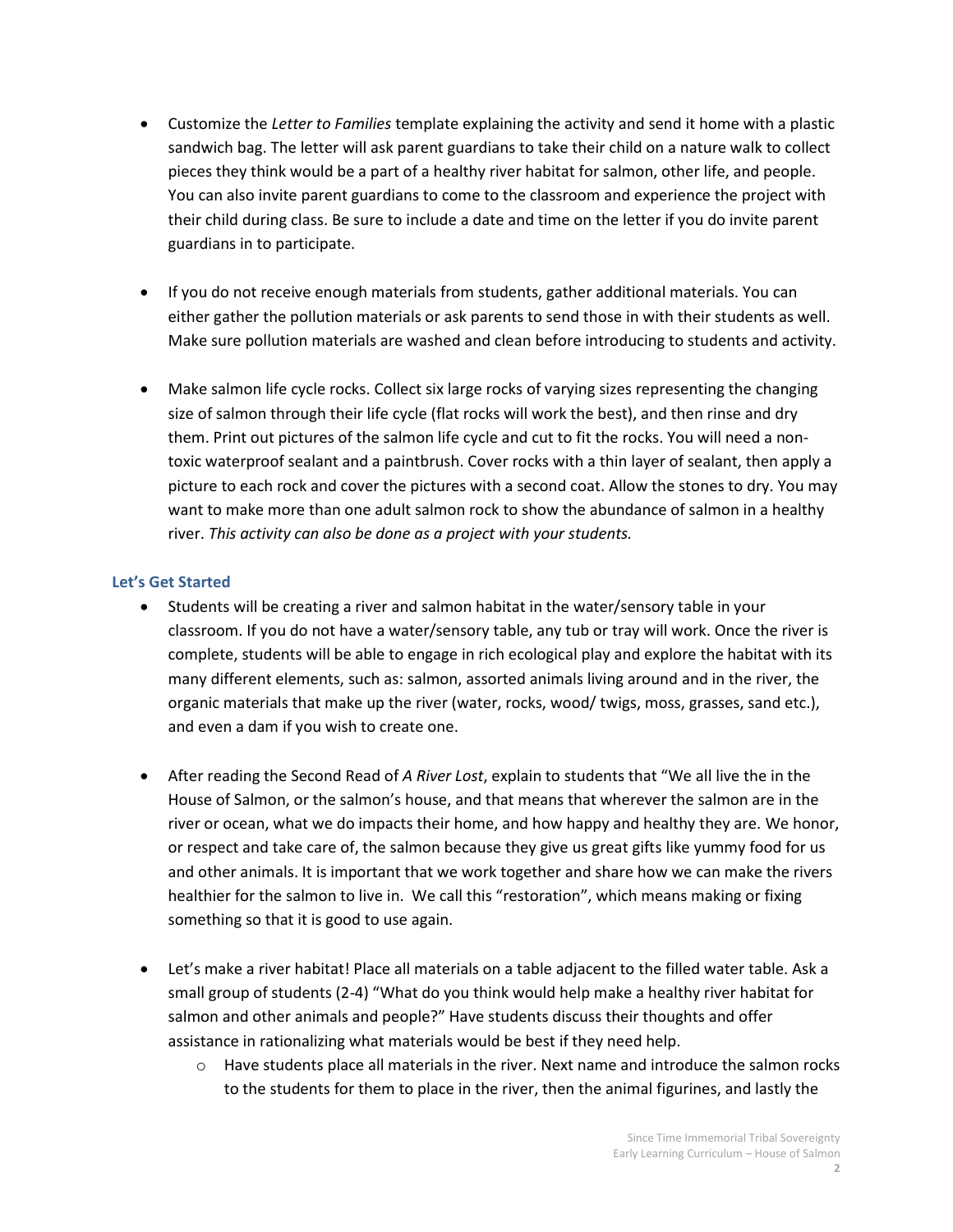human figurines. *Note on animal figurines: When selecting animal figurines, make sure to use only animals that are Native to your specific area and region. For example you wouldn't want to include safari animals or any from different continents. If possible, gather multiples of animals to represent the different life stages like mother and child, and to show family or herd dynamics.*

- $\circ$  Allow students to play freely and create whatever narrative they wish. Engage in conversation with students as they request. After free play, you can begin to ask guiding, open ended questions and phrases like:
	- **I'm In-tee-tee-huh. I'm swimming. Where do you think I'm going**? Say while moving the salmon along the river\*
	- $\checkmark$  I see you made a great home for the salmon, can you tell me what items you **chose to put in the water?** Point to items as you ask about them
	- **How do you think the salmon feel being in this clean water with all of these nice things?**

 **Who else in this environment enjoys the water being clean and healthy?** During conversations re-voice children's words, ask them to say more and to make additional connections. Ask children to think why something is or how it might impact things.\* Help make the connection that all living things, including humans, need the river to be clean and in balance if necessary.

### \*Note: *Adapted from "Foundation Practice in Early Learning about the Natural World," Presented by Dr. Megan Bang University of Washington, August 2014*

- $\circ$  Optional: Explain to your students that salmon are constantly swimming from one place to the next (they are anadromous) and need to be able to get up and down the river freely at all times. Encourage students to create a dam or block in the river with lots of rocks to where the salmon could not get through without help. Explain that if the salmon cannot get past the river block/ dam, the salmon will die. Ask them "How do you think the salmon feel if they cannot swim to the top or the bottom of the river? How might this affect Toopa and her family if the salmon get stuck on one side of the dam?" After discussing the impact, ask students to come up with ideas on how to fix the problem (remove the dam, create fish ladders, etc.).
- $\circ$  After a day or two of students being able to explore the river habitat, introduce the pollution items to put in the river. At a small group table, show several different kinds of trash and recyclables to your students (including items that students use or are familiar with works best, i.e.: snack wrappers and containers, juice boxes, plastic utensils, etc.).
- $\circ$  You might say, "A lot of times when we go to the river, ocean, or the lake, we see trash in the water or on the beach. I collected some of the things I have found in the water that shouldn't be there. We are going to put these things into our salmon's home and see how this might change what the water looks and feels like."
- $\circ$  Have students place trash/ recycling items into the water table. Lastly, have students add the oil and cornstarch to the water. Ask students: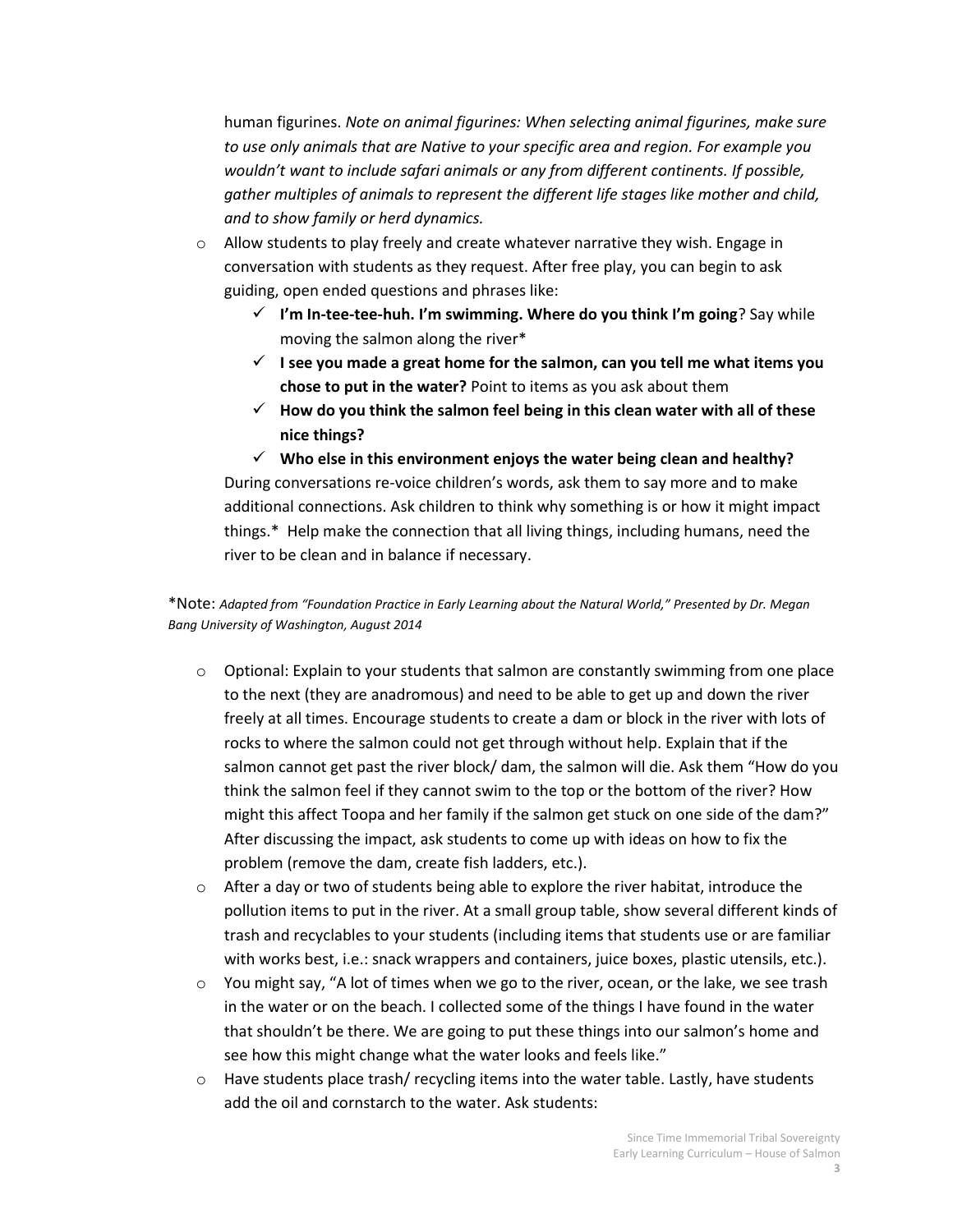- **How do you think all of these pieces of garbage make the salmon feel?**
- **What if a salmon ate this, or got stuck in this?** Point to a particular pollution item
- **What if the salmon got sick from all of the garbage in the water? How would that affect the eagles, bears, or us humans?**
- **Would you like to have these kinds of things in your home or in your bed?**

 **Would you like to have these kinds of things in your home or in your bed?** Encourage conversation about keeping the river and other waters clean.

 $\circ$  Next, ask students to help clean up the river and remove all of the trash and waste from the water. You can give students tongs or gloves or a strainer to remove the items and have children recycle if possible afterwards. Make sure students attempt to strain or spoon the oil out of the water. Help lead them (if needed) to the conclusion that sometimes you cannot always take the trash out that goes in water, and that it will stay in the water forever. Ask them again how they think the salmon feel about this.

#### **Nature Extension**

The House of Salmon river habitat activity can easily be done outside! If you have access, bring your sensory table outside and set up the activity there. If you do not have much success with having students bring in natural items for the habitat from home, you can take children on a nature walk around your campus.

#### **Movement Extension**

#### **Salmoncatcher Game Activity**

Take children outside. Have one child be the salmon. Have four children be the salmoncatchers (they can be bears, otters, human, eagles). Catchers join hands and try to close a "net" around the salmon. Salmon get a 20' start but can't slip through net. Catchers can't touch or trip salmon. Catch is complete when ring closes and salmoncatchers join hands. Once salmon is caught, everyone cheers and thanks the salmon. There can be 1 to 3 salmon and 4 to 12 salmoncatchers. Each time, count out loud how many salmon and salmoncatchers there are. Play slowly and gently, like you are in the water. Try with few salmon, many salmoncatchers or with many salmon and few salmoncatchers. Talk about how the differences when you have more salmoncatchers or more salmon.

#### **Mural Extension**

Children can create an art project of a river with salmon to add to the mural. Give each child a thick piece of white paper and squeeze some corn syrup onto it (students can apply their own if you'd like too). Add blue powdered tempera paint or blue food coloring on top of corn syrup. Make sure to tell your students that the syrup and paint are not safe to eat! Students can use a paintbrush, stick, or their fingers to mix the corn syrup and paint/ food coloring together. Ask your students what they see happening. Let the paintings dry overnight. When dry, ask students to touch their paintings and describe how it feels and looks. Next have students cut a river shape out of the blue shiny painting. Have pieces of fabric cut into salmon shapes for your students to glue onto their river. Be sure to document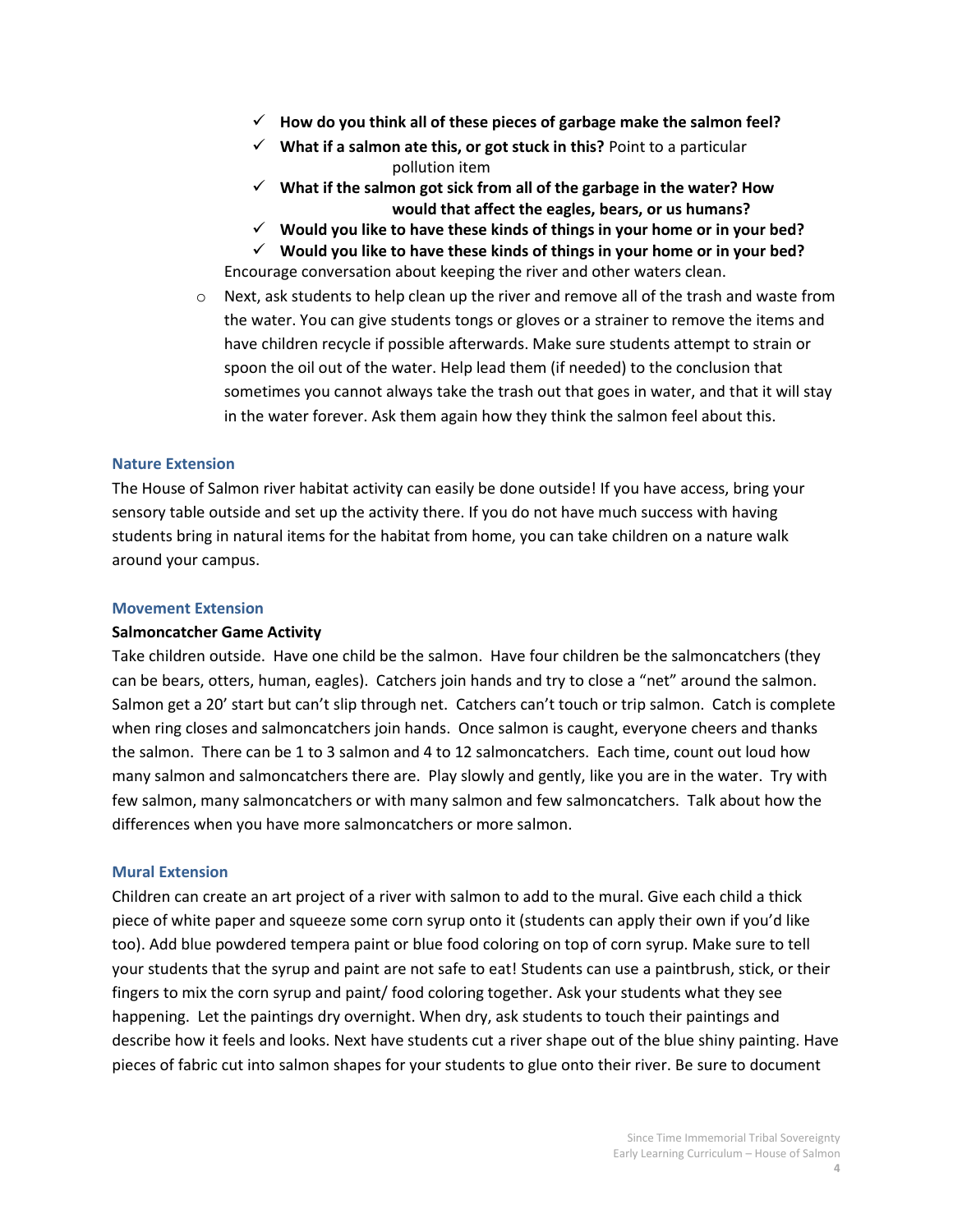some of the conversations students are having to display around their finished pieces. Add the rivers to the cedar mat display.

## **Washington State Early Learning and Development Guidelines Alignment**

(Washington State Early Learning and Development Guidelines Birth through 3<sup>rd</sup> Grade 2012)

### **Ages 4 to 5 years**

### **1. About me and my family and culture**

#### **Family and culture**

• Take pride in own family composition and interest in others'. Understand that families are diverse.

### **Self concept**

• Describe what he or she likes and is interested in.

### **Self management**

- Associate emotions with words and facial expressions.
- Express one or two feelings in role playing life experiences. Adopt a variety of roles in pretend play.

### **Learning to learn**

- Use imagination to create a variety of ideas.
- Enjoy pretend play (such as using dolls or stuffed animals, or playing "house" or "explorers").
- Use play as a way to explore and understand life experiences and roles.

# **2. Building relationships**

### **Interactions with adults**

• Seek emotional support from caregivers.

### **Interactions with peers**

• Play with children the same age and of different ages.

#### **Social behaviors**

• Cooperate with other children, share and take turns

### **Problem solving, conflict resolution**

• Observe that others may have ideas or feelings that differ from the child's own.

### **3. Touching, seeing, hearing and moving around**

### **Using the small muscles (fine motor skills)**

• Spend time practicing skills that are difficult. Be aware of what he/she finds difficult and try to do it better.

#### **Using the senses (sensorimotor skills)**

• Delight in playing with materials of different texture (such as sand, water, fabric) and conditions (wet, dry, warm, cold).

### **4. Growing up healthy**

### **Daily living skills (personal health and hygiene)**

• Participate easily and know what to do in routine activities (such as meal time, bed time).

### **Nutrition and health**

• Know what self-care items are used for (such as comb and toothbrush).

### **Safety**

• Follow safety rules indoors and outdoors.

### **5. Communicating (literacy)**

### **Speaking and listening (language development)**

• Use words to describe actions (such as "running fast") and emotions (such as happy, sad, tired and scared).

• State own point of view, and likes and dislikes using words, gestures and/or pictures.

#### **Reading**